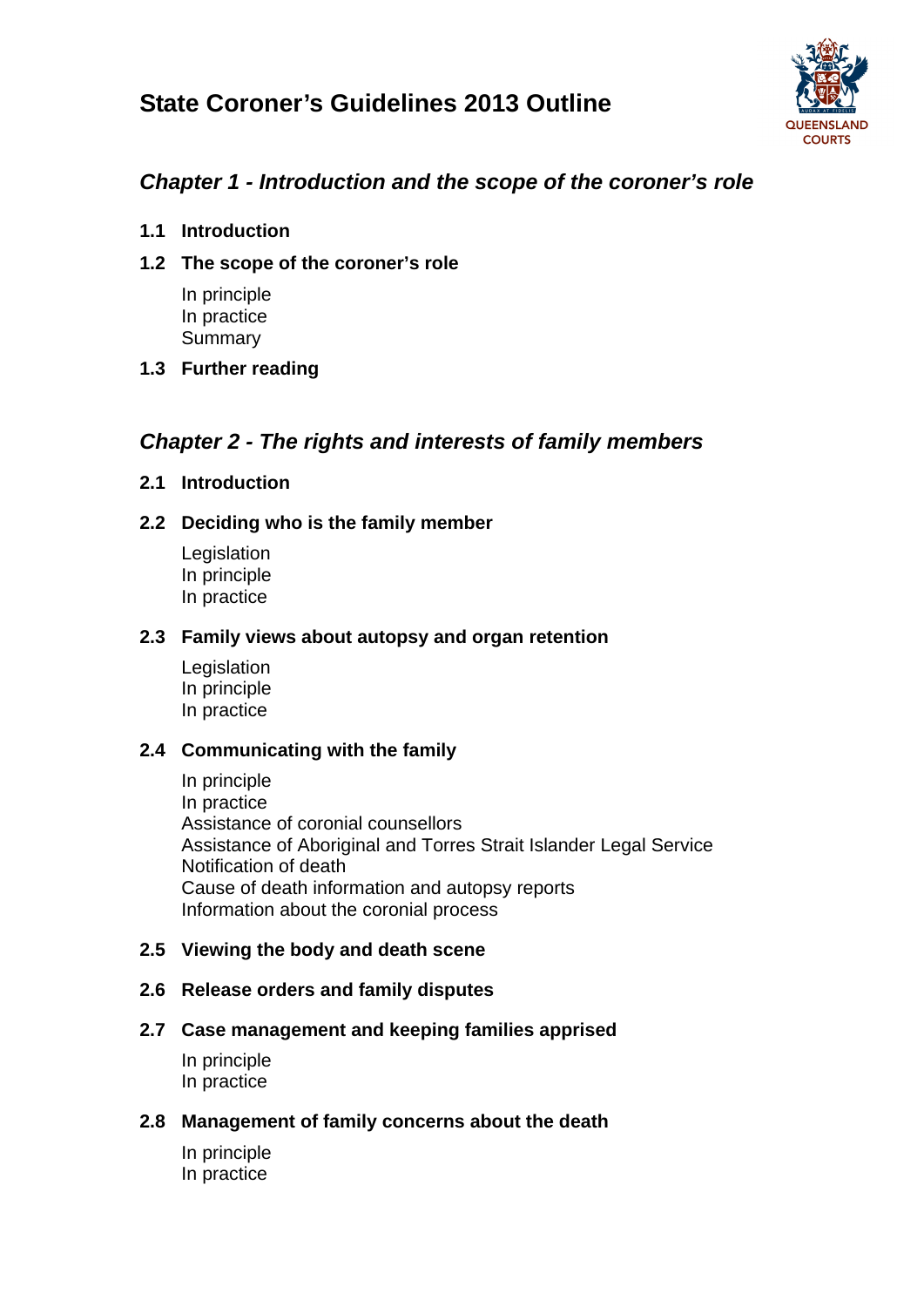## **2.9 Access to coronial information**

Legislation In principle In practice

#### **2.10 Application for inquest and review of reportable death or inquest decision or findings**

Legislation

#### **2.11 Involvement in inquests**

**Legislation** In principle In practice Notification of coroner's decision to hold inquest Access to brief of evidence Standing to appear at inquest Role of Counsel Assisting when family not separately represented Opportunity to be heard Recognition of deceased person in life

#### **2.12 Right to receive findings and comments**

Legislation

## *Chapter 3 - Reporting deaths*

## **3.1 Introduction**

#### **3.2 What is a reportable death?**

**Legislation** In principle In practice Apparently reportable deaths Location of Death It is not known who the person is Violent or otherwise unnatural deaths Infectious disease deaths Lifestyle and industrial diseases Suspicious circumstances Health care related death **Legislation** Did the health care cause or contribute to the death? Did failure to provide health care cause or contribute to the death? Was the death not reasonably expected? Cause of death certificate has not been issued and is not likely to be issued Death in care **Legislation** Death of a person who had a disability What is a disability?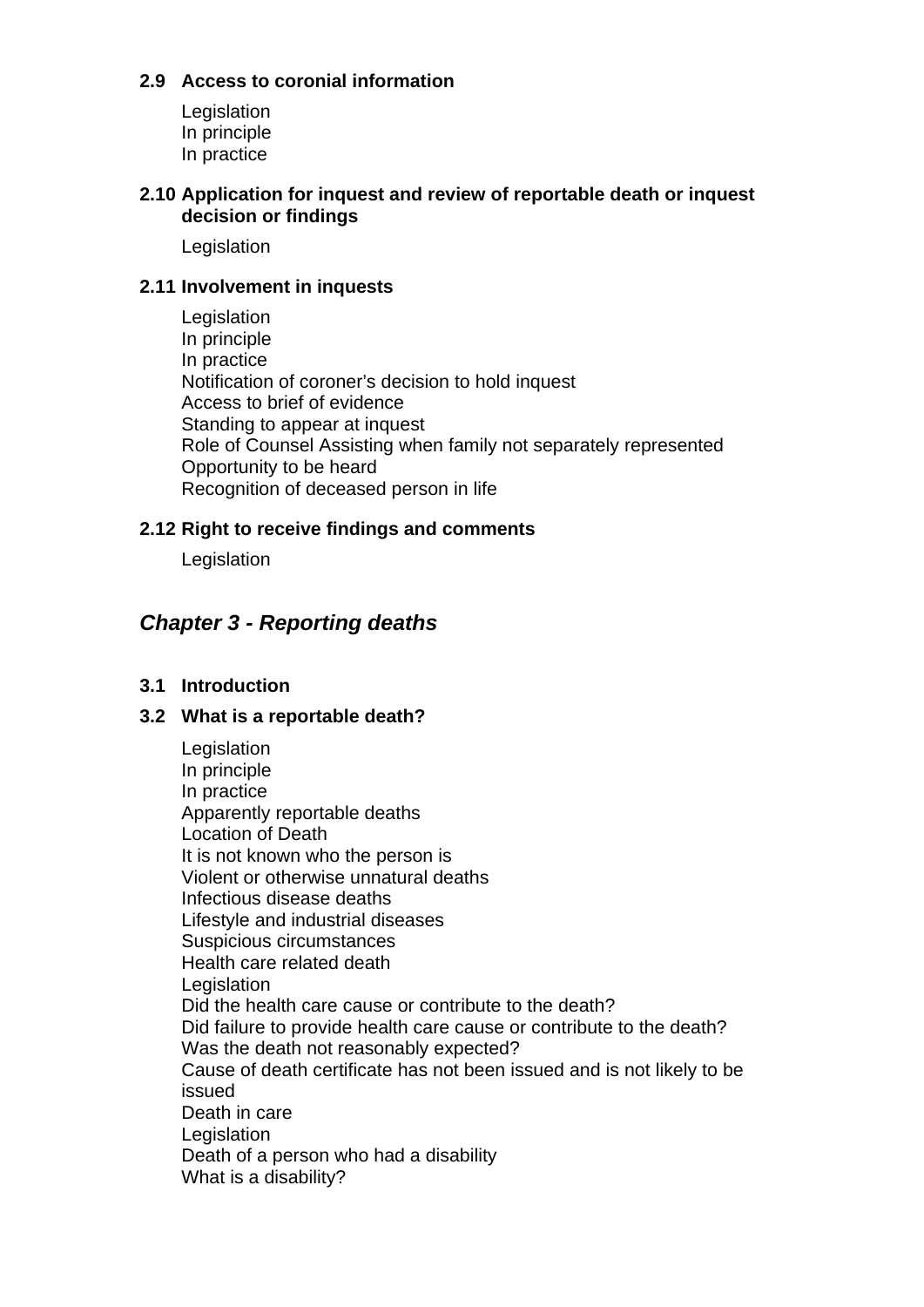Relevant facilities Death of person who was receiving treatment under the Forensic Disability Act 2011 Death of a person who was subject to involuntary assessment or treatment under the Mental Health Act 2000 Death of a child under the care or guardianship of the Department Death in custody **Legislation** Death in the course of police operations **Legislation** Suspected deaths **Legislation** In principle In practice

#### **3.2 How are deaths reported?**

**Legislation** In principle In practice Multiple fatalities – Form 1B and the disaster victim identification process Form1B DVI Phases

#### **3.3 Reporting of particular deaths**

**Stillbirths** Scope of coroner's jurisdiction **Reportability** Autopsy outcomes Neonatal deaths - when and how they should be reported **Introduction Reportability** Deaths not reportable to the coroner Deaths reportable to the coroner via the police Deaths reportable directly to the coroner via the Form 1A proces Scene preservation The coroner's decision Opportunities for clinical input to the autopsy process Reporting Guide for Neonatal Deaths

#### **3.4 Triaging natural causes deaths**

**Legislation** When are natural causes deaths 'reportable'? In principle In practice Guidelines for first response officers If a cause of death certificate does not issue Guidelines for coroners – advice to treating doctors Triaging natural causes deaths at the preliminary investigation stage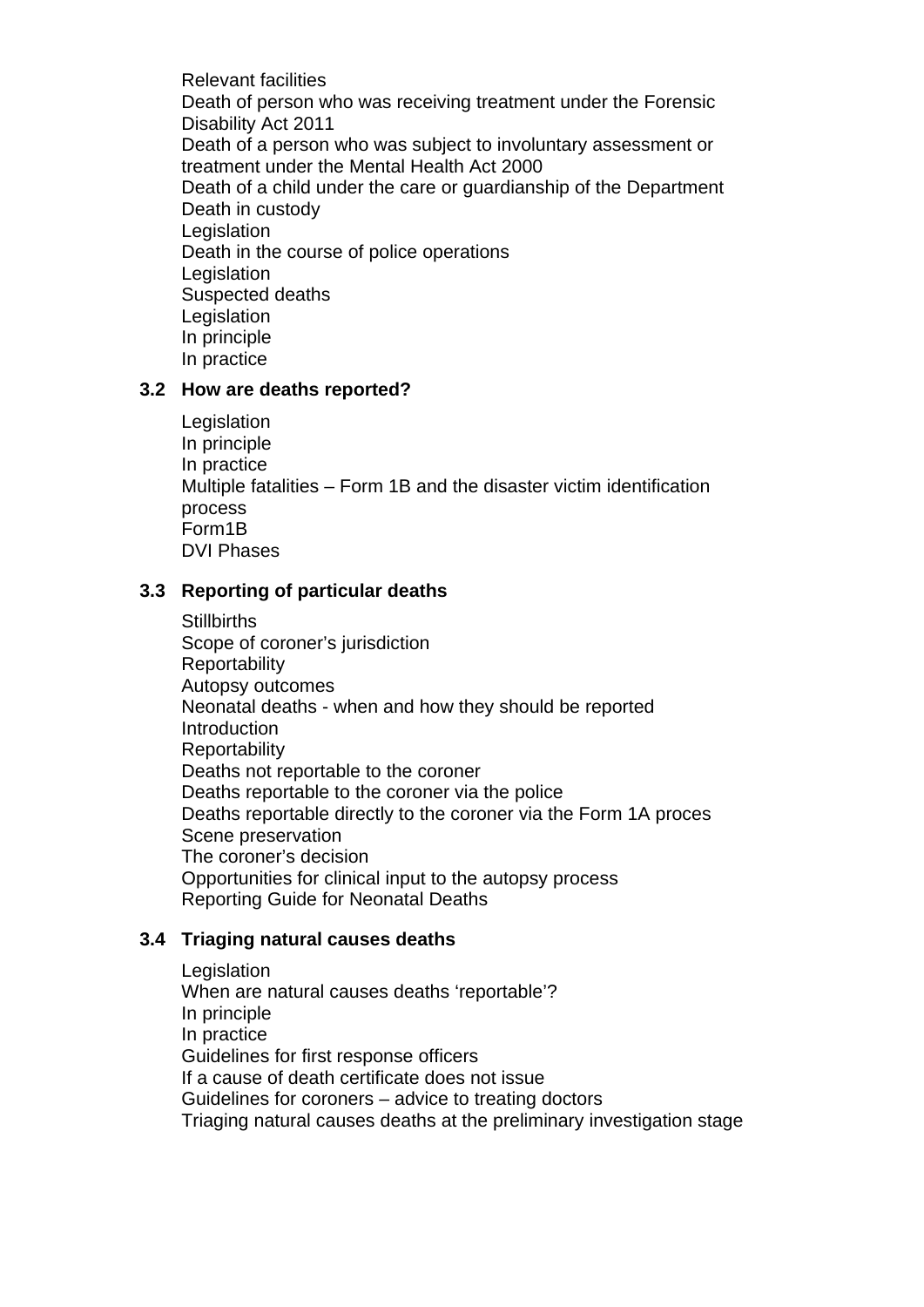## *Chapter 4 - Dealing with bodies*

#### **4.1 Introduction**

#### **4.2 Release to the family's funeral director from the place of death**

Legislation In principle In practice Guideline for first response officers attending an apparent natural causes death in the community If a cause of death certificate does not issue Guideline for coroners – arrangements for bodies when impracticable for body to remain at hospital or nursing home pending outcome of coroner's preliminary investigation

#### **4.3 Dealing with possible indigenous burial remains**

Legislation In principle In practice

#### **4.4 Preserving evidence when a health care related death occurs in a health care setting**

In principle In practice Preserving the death scene Preserving medical equipment attached to the body Preservation of other evidence in a health care setting

#### **4.5 How should bodies and hospital records be transported to the mortuary?**

Legislation In principle In practice Transportation of bodies Transportation of hospital records with the body

#### **4.6 When can families view the body prior to release from a coronial mortuary?**

In principle In practice When is a viewing not appropriate? When can a viewing be conducted? Managing family conflict How should a viewing be conducted?

#### **4.7 When can organ and tissue donation take place?**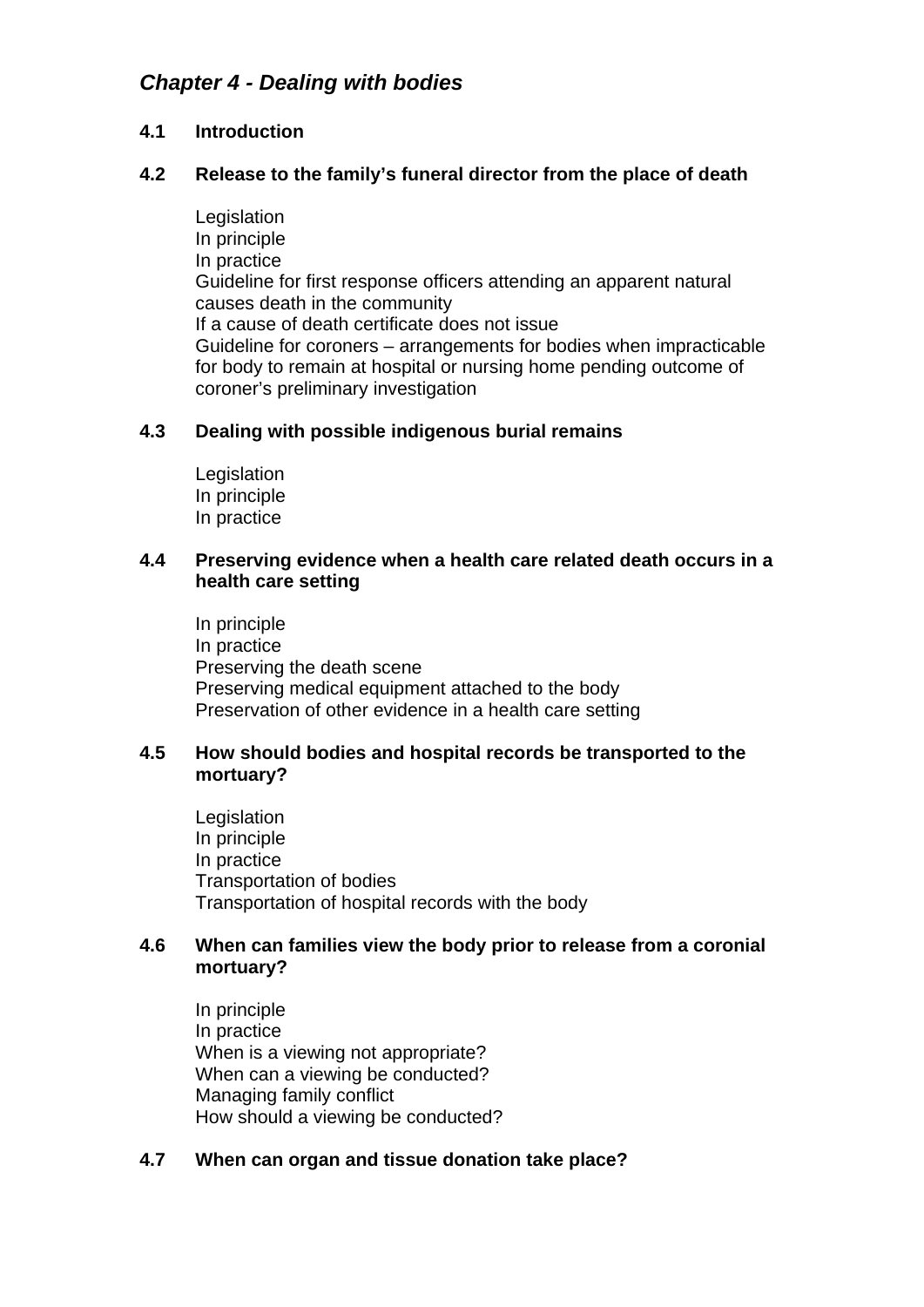Legislation In principle In practice Process for obtaining coronial consent for organ & tissue donation Process for obtaining coronial consent for tissue donation – donor in coronial mortuary Arrangements for accessing forms 1 State Coroner's guidelines for external examination of potential tissue donors Prior to the examination During the examination Immediately after the examination Documentation of organ and tissue retrieval

#### **4.8 Removal of sperm and associated procedures for in-vitro fertilisation (IVF)**

In principle In practice

## *Chapter 5 - Preliminary investigations, autopsies and retained tissue*

#### **5.1 Introduction**

#### **5.2 Preliminary investigations, issue of cause of death certificates**

Legislation In principle Issue of cause of death certificates for natural causes deaths In practice Guidelines for forensic pathologists – preliminary investigation Guidelines for coroners – preliminary investigation Guidelines for coroners – where a doctor issues a cause of death certificate after an autopsy order is made

#### **5.3 When should an autopsy be ordered?**

**Legislation** In principle In practice

#### **5.4 What type of autopsy should be ordered?**

**Legislation** In principle In practice Obtaining extra medical evidence for autopsy Autopsy testing - toxicology Testing for infectious diseases DNA testing for identification purposes Genetic testing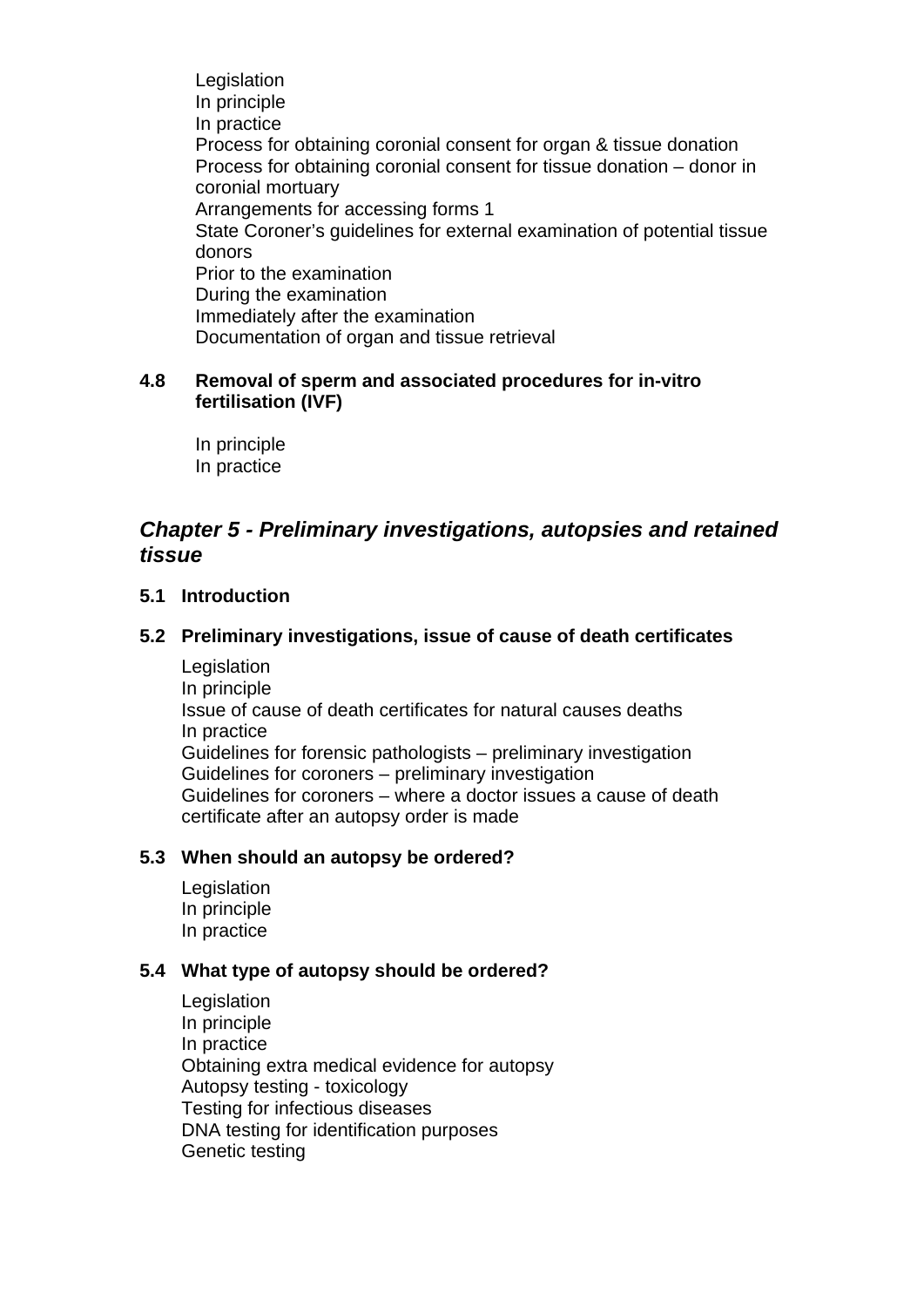## **5.5 Limiting internal autopsies**

In principle In practice Guidelines for coroners - autopsy orders **Examples** 

#### **5.6 Who should be consulted before an internal autopsy is ordered?**

Legislation Family concerns In principle In practice Guidelines for police - obtaining the views of family members What if family members are in disagreement? What if the deceased has not been identified? What if family members are suspects? Others who may be exposed to risk In principle In practice

#### **5.7 Who should conduct an autopsy?**

Legislation In principle In practice

#### **5.8 Who may be present at an autopsy?**

Legislation In principle In practice

## **5.9 Notifying families of autopsy results**

#### **5.10 Autopsy notices, autopsy certificates, doctor's notice to coroner after autopsy and autopsy reports**

Autopsy notices and autopsy certificates Legislation In principle In practice Guidelines for pathologists regarding autopsy certificates Doctor's notice to coroner after autopsy – Form 3 Autopsy reports **Legislation** Guidelines to pathologists regarding autopsy reports

#### **5.11 Performing a further autopsy**

**Legislation** In principle In practice

#### **5.12 Retention of tissue, whole organs, foetuses and body parts**

Legislation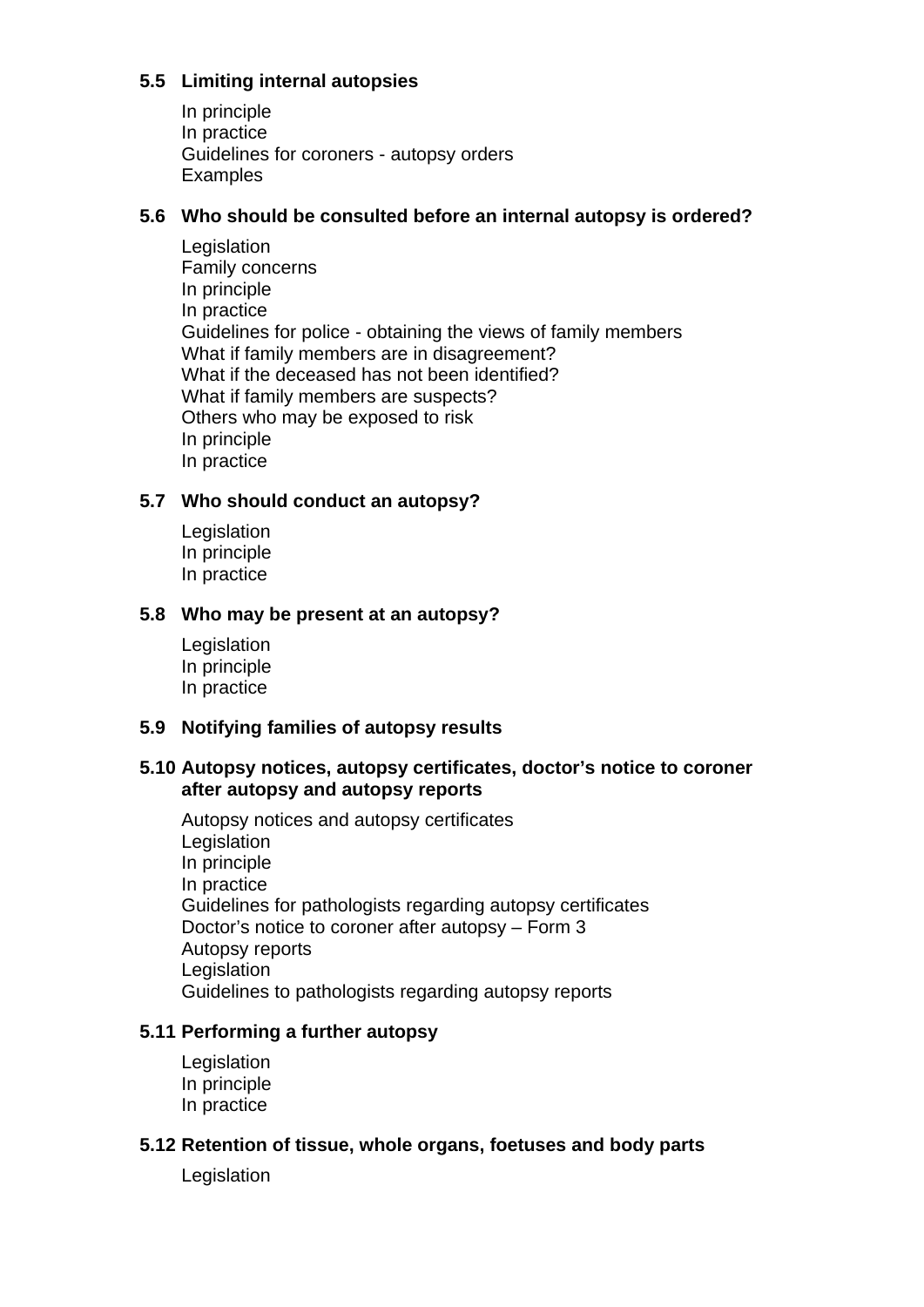In principle In practice Definitional difficulties –what tissue is caught? What is an organ? What is a whole organ? What is an identifiable body part? What is a foetus? Informing the coroner Informing the family member Disposal of prescribed tissue Summary Paternity testing **Attachment 5A** Guidelines for coroners and pathologists: toxicology samples at autopsy **Attachment 5B** Categories of autopsy cases and levels of expertise **Attachment 5C** Specialist pathologists with qualifications & scope of practice **Attachment 5D** Anatomical structures that are prescribed tissue and those that are not

## *Chapter 6 - Release of bodies for burial or cremation*

## **6.1 Introduction**

#### **6.2 Release of bodies for burial or cremation**

Legislation In principle In practice Consideration of request for release order Is the body no longer required for the investigation?

## *Chapter 7 - Investigations*

#### **7.1 Introduction**

#### **7.2 How should deaths generally be investigated?**

**Legislation** In principle In practice Which deaths must be investigated? Which deaths must not be investigated or further investigated? Deaths outside Queensland Indigenous burial remains Authorisation of cause of death certificate where autopsy not necessary **Stillbirths** Direction to stop investigation Investigation and case management strategies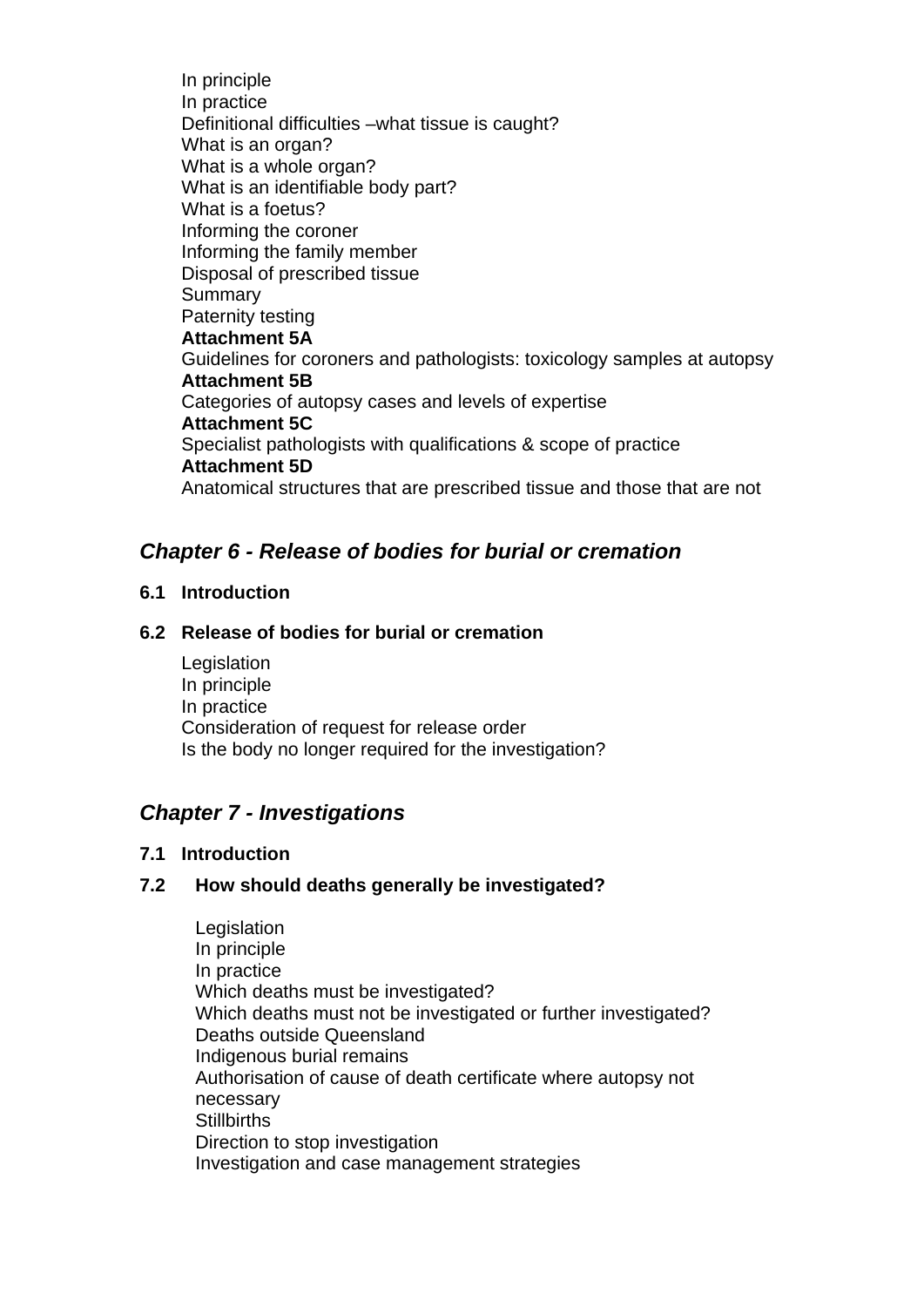Initial investigations Proactive investigation and case management Investigation reports Obtaining statements Obtaining expert reports Referral to other investigative agencies Suspected commission of an offence Official misconduct or police misconduct Professional or occupational conduct issues Referral of issues not relevant to coronial investigation The impact of criminal proceedings

#### **7.3 How should deaths in custody be investigated?**

- Legislation In principle In practice Correctional Centre Deaths Natural Causes deaths Deaths involving police All deaths in custody
- 7.4 Deaths in a health care related setting

**Legislation** When is a death potentially 'health care related'? Provision of health care Failure to provide health care How can health care related deaths be reported? Management of deaths reported via a Form 1A CFMU review CFMU review identifies no health care concerns CFMU review identifies health care concerns Autopsy decision making Timely investigation Deaths involving non-psychiatric treatment issues Deaths involving paramedic response issues Deaths involving mental health treatment issues Independent expert reviews Informing inquest recommendations Death review processes in Queensland hospitals Clinical incident management in QH facilities Clinical incident management in private health facilities Referral to another investigative agency Health Quality and Complaints Commission (HQCC) Australian Health Practitioner Regulatory Agency Office of Aged Care Quality & Compliance Clinical review or health service investigation Official misconduct investigations **Conclusions** 

7.5 Investigating suspected deaths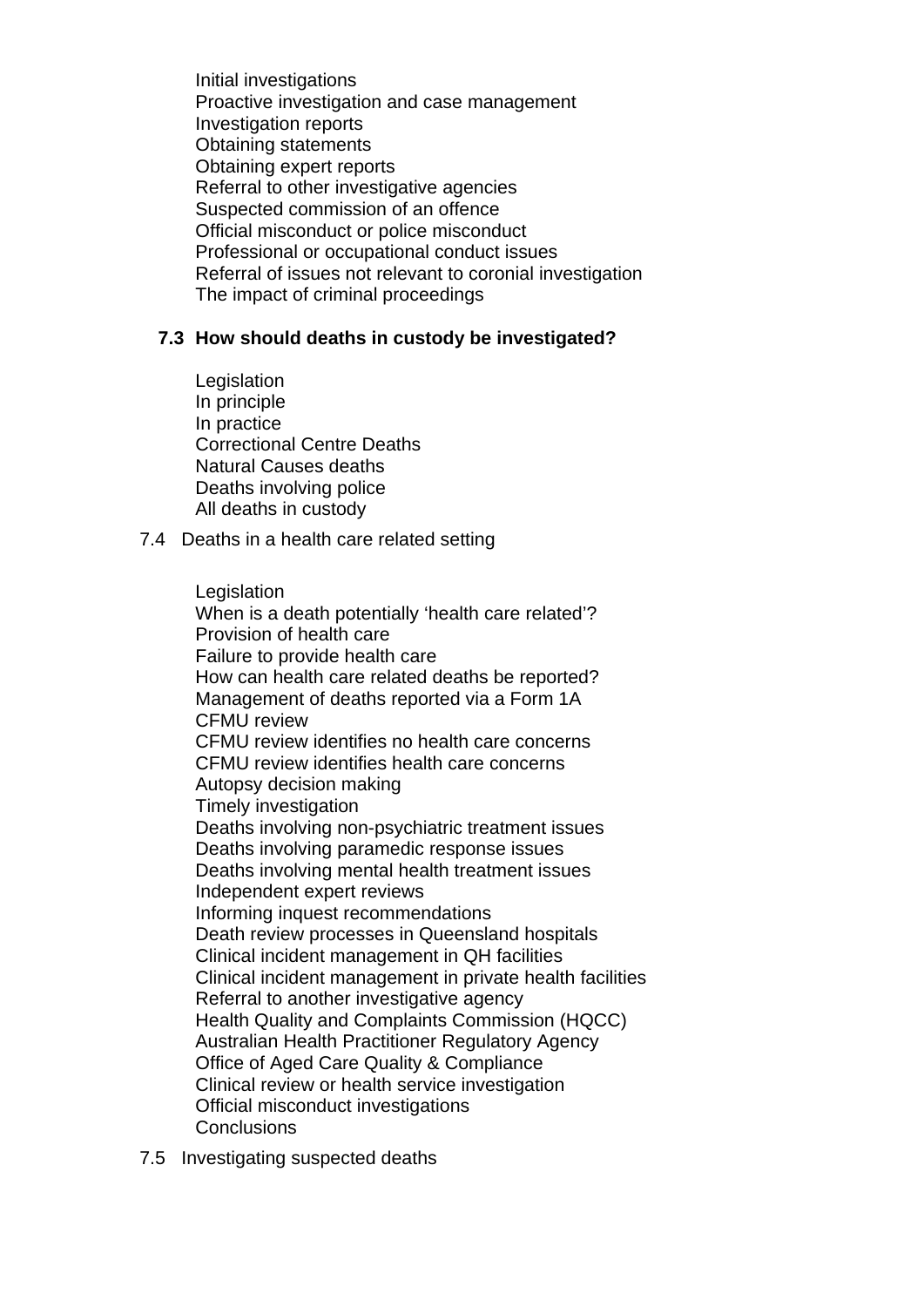- Introduction Legislation In principle In practice
- 7.6 Disposal of property in possession of the Queensland Police Service as a result of reportable death investigations

Aim of the guidelines Reportable deaths and property Obligations of investigating officers **Exhibits** Safekeeping Legislation Review of decision about whether death is reportable Reopening non-inquest investigations

## *Chapter 8 - Findings*

**8.1 Legislation**

In principle In practice

#### **8.2 The identity of the deceased** Visual

- **Fingerprints** Dental identification DNA Circumstantial identification
- **8.3 How the person died**
- **8.4 When the person died**
- **8.5 Where the person died**
- **8.6 What caused the person to die**
- **8.7 Confirming draft findings and no inquest decision**
- **8.8 No findings of criminal or civil liability**
- **8.9 Burden and standard of proof** Presumption against suicide
- **8.10 The making of comments preventative recommendations**
- **8.11 Dissemination of findings**

#### **8.12 Drafting 'chamber findings**'

Include all pertinent details Complete the picture Social circumstances Basis of non-visual identification Medical or mental health history and treatment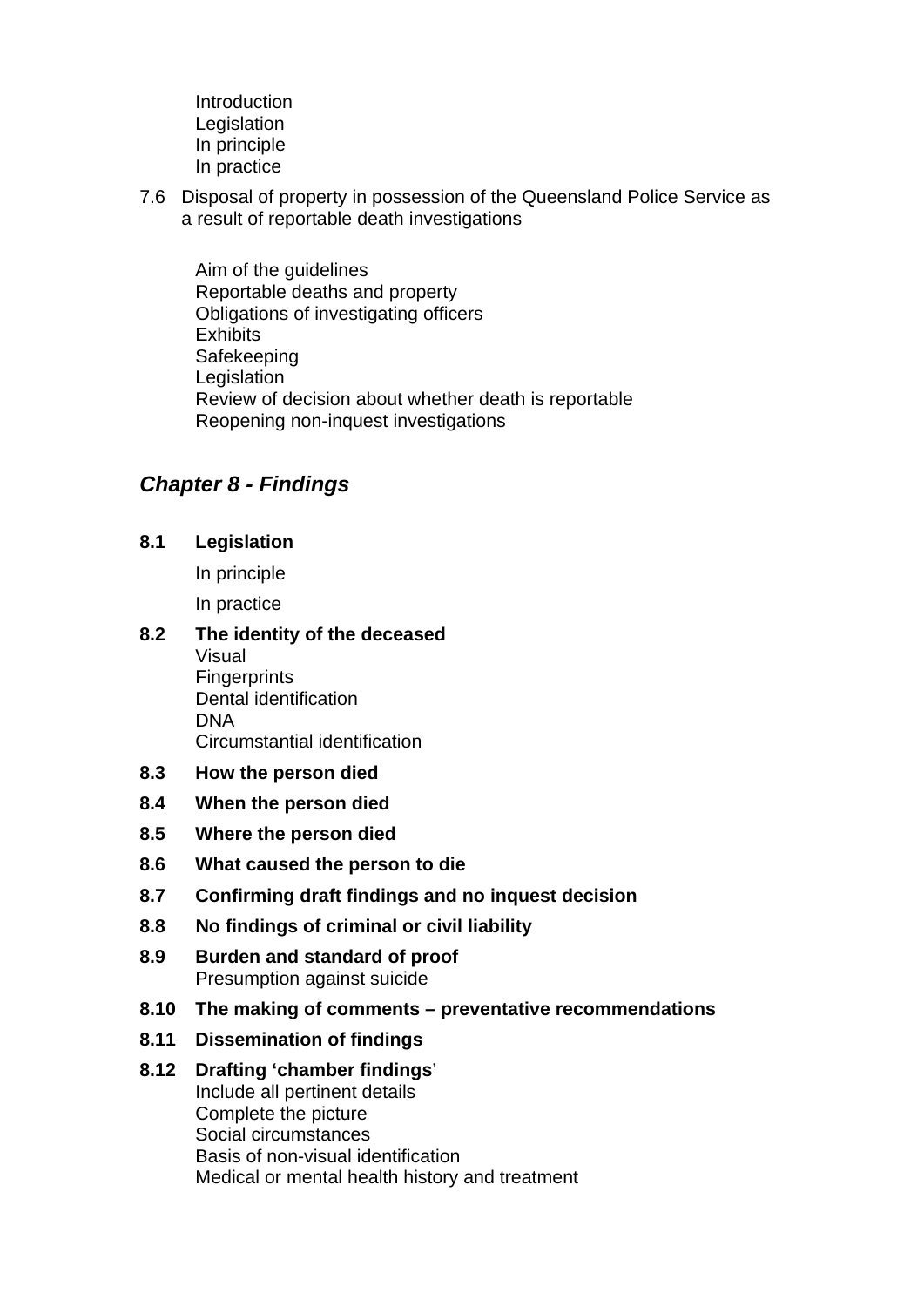Provide procedural fairness Find manner of death Be sensitive to the impact of language

## **8.13 Balancing confidentiality of child protection information**

**Legislation** 

## *Chapter 9 - Inquests*

### **9.1 Introduction**

## **9.2 When should an inquest be held?**

Legislation In principle In practice Mandatory inquests Deaths as a result of police operations Deaths in care Discretion to hold an inquest

## **9.3 The right to request an inquest**

Legislation In principle In practice

#### **9.4 Communicating decisions to hold/not hold an inquest**

In principle In practice

#### **9.5 The role of Counsel Assisting and seeking approval to brief external counsel**

In principle Freckleton and Ranson's Death Investigation and the Coroner's Inquest contains a useful discussion of the role of counsel assisting In practice

## **9.6 Notification of inquests**

**Legislation** In principle In practice Inquest notice Balancing confidentiality of child protection information Additional notification

#### **9.7 Preparing for an inquest**

## **9.8 Pre inquest conferences**

Legislation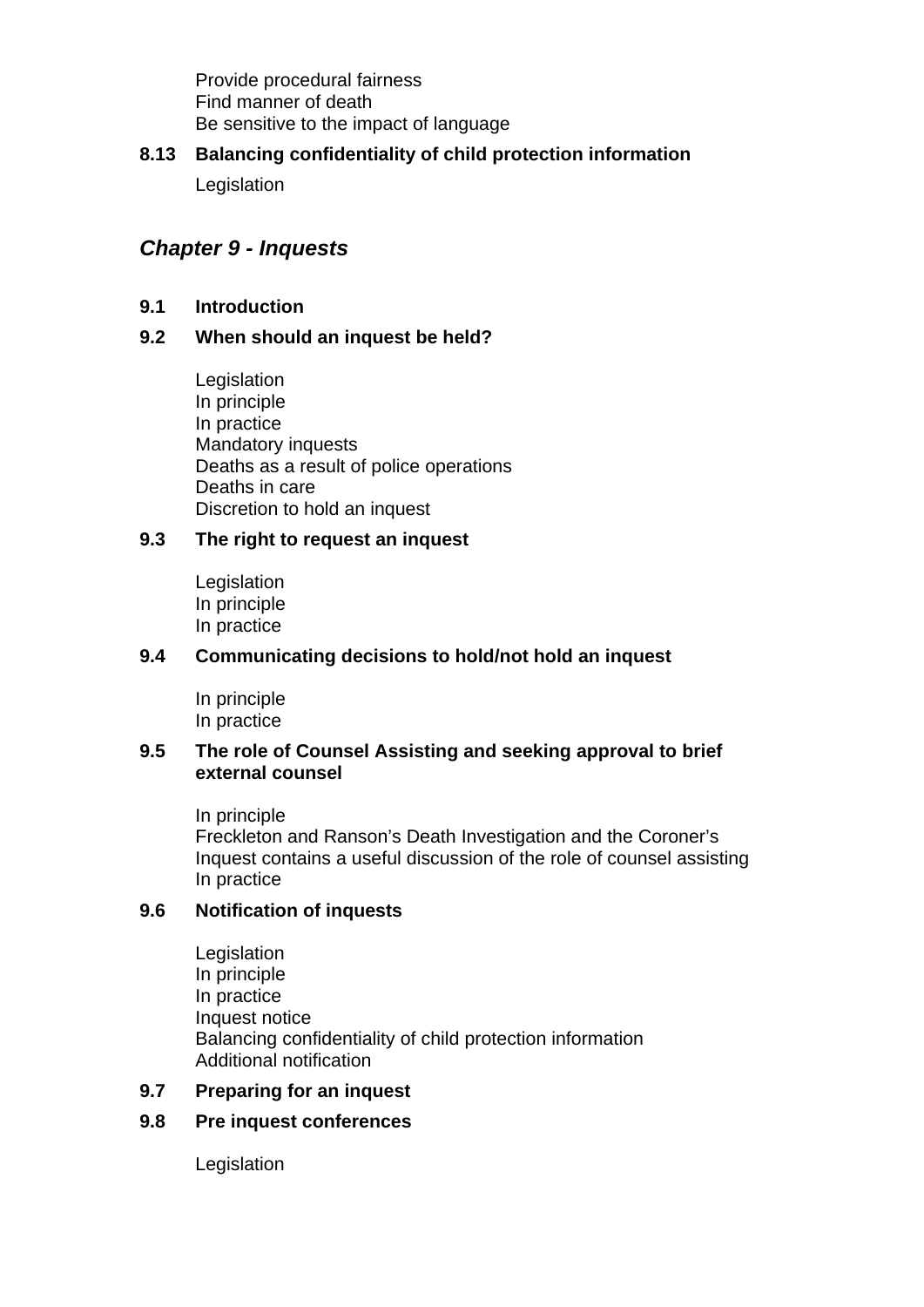In principle In practice Balancing confidentiality of child protection information

#### **9.9 Leave to appear**

Legislation In principle In practice Legislation In principle In practice Evidence Standard of proof Practical considerations Family participation

#### **9.11 Power to compel witnesses**

Legislation In principle In practice

#### **9.12 Inquest findings and comments**

Findings The making of comments – preventive recommendations Legislation In principle In practice Informing preventative recommendations Framing strong recommendations Responses to coronial recommendations Dissemination of findings and comments No findings of criminal or civil liability

#### **9.13 Management of s. 48 referrals**

Legislation In principle In practice Submissions on and statements about section 48 referrals

#### **9.14 Review of inquest findings and reopening inquests**

Legislation In principle In practice

## *Chapter 10 - Access to coronial information*

#### **10.1 Introduction**

Legislation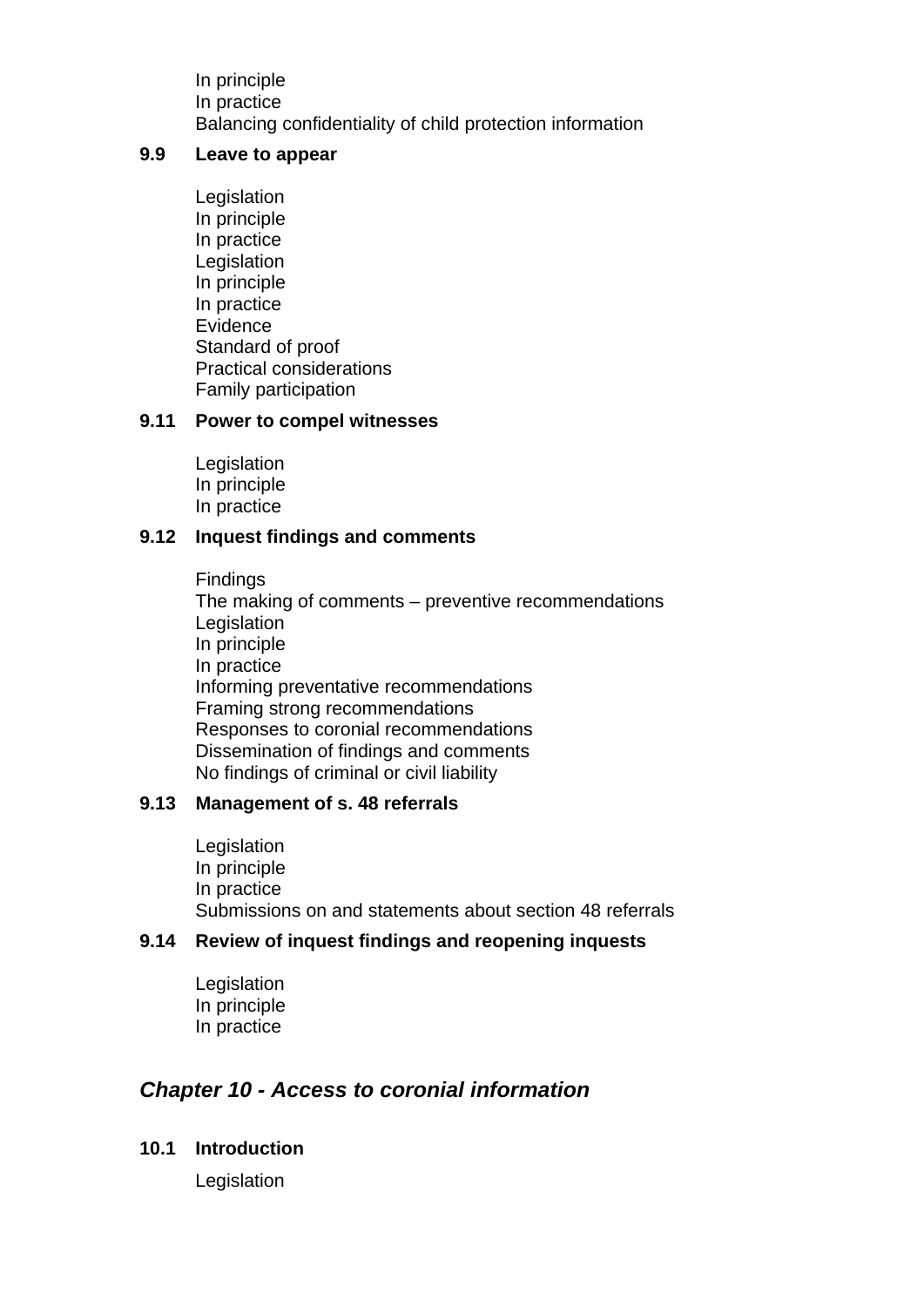#### **10.2 Access to investigation documents for other than research purposes**

- In principle In practice What are 'investigation documents'? Coronial documents Investigation documents Documents that can not be accessed Coronial consent Who has sufficient interest in an investigation document? Journalists and media organisations Authors, television producers, film makers etc Proof of applicant's identity When can access be given in the public interest? When should conditions be placed on access? Redaction and de-identification When can access be refused or postponed? Timing of access Access to sensitive or distressing investigation documents Suicide notes Photographs and audio-visual footage
- **10.3 Application of RTI to coronial information**
- **10.4 Access to non-documentary physical evidence**
- **10.5 Access to inquest exhibits**
- **10.6 Access to records of pre-inquest conferences and inquests**
- **10.7 Responding to subpoenas**
- **10.8 Access for research purposes**

In principle In practice Who is a genuine researcher? What is genuine research? When can investigation documents be released for research purposes?

## **10.9 Access for tissue banking purposes**

## **10.10 Access by the Children's Commissioner**

## *Chapter 11 – Memoranda of Understanding*

#### **11.1 Introduction**

 Legislation In principle